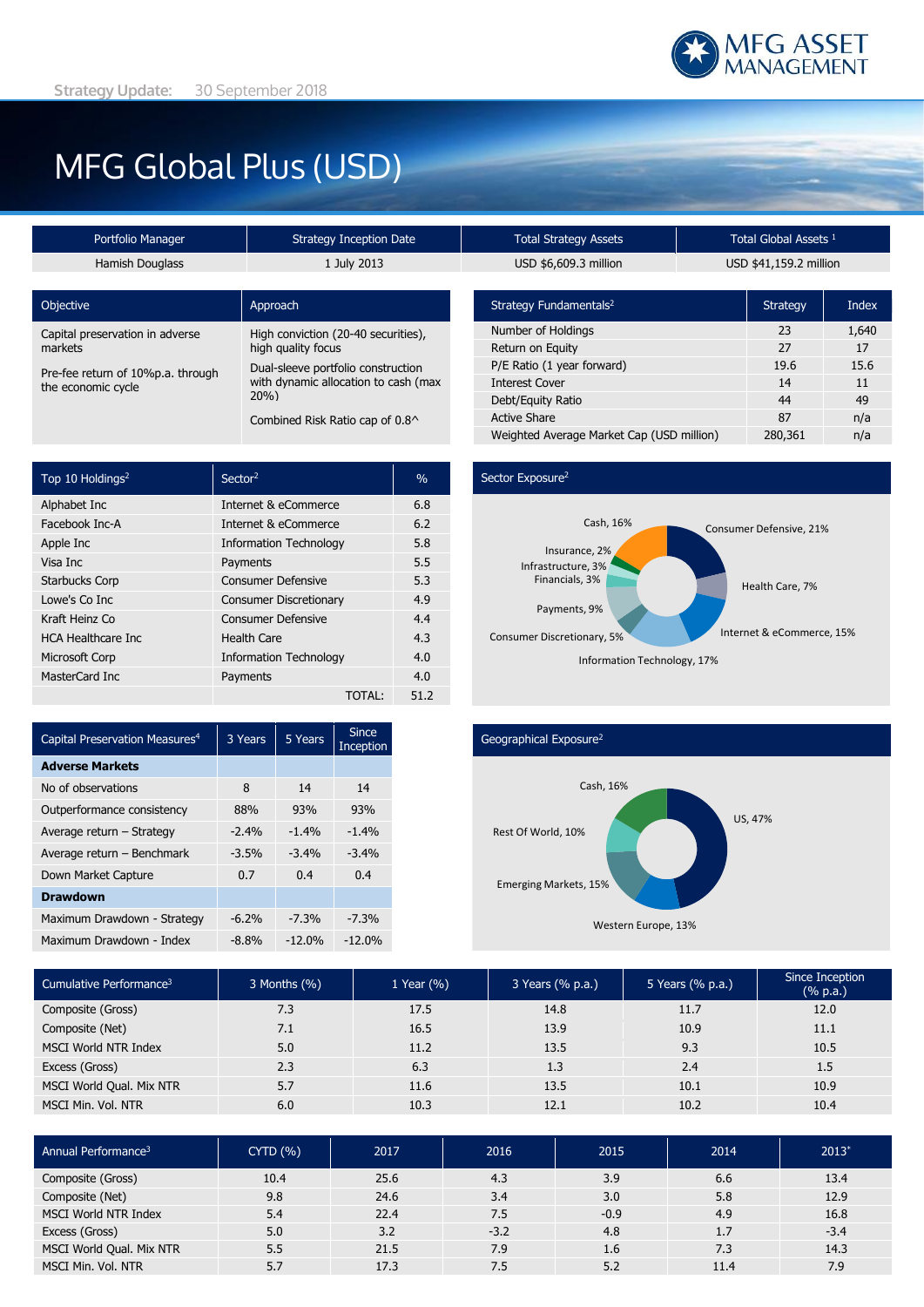| Supplementary Statistical Measures <sup>5</sup> | 3 Years | 5 Years | Since Inception |
|-------------------------------------------------|---------|---------|-----------------|
| <b>Beta</b>                                     | 0.9     | 0.9     | 0.9             |
| Tracking Error (% p.a.)                         | 4.2%    | 4.0%    | 4.1%            |
| Standard Deviation - Strategy                   | 8.7%    | 9.3%    | 9.3%            |
| <b>Information Ratio</b>                        | 0.3     | 0.6     | 0.4             |

1 Comprised of all Global Strategies.

2 The data is based on a representative portfolio for the strategy. The representative portfolio changed in July 2017 due to the closure of the former representative portfolio. Sectors are internally defined. Geographical exposure is calculated on a look through basis based on underlying revenue exposure of individual companies held within the portfolio. The Index is the MSCI World NTR Index. Refer to the Important Notice below for further information.

3 Returns are for the Global Plus Composite and denoted in USD. Performance would vary if returns were denominated in a currency other than USD. Refer to the GIPS Disclosure section below for further information. Composite (Net) returns are net of fees charged to clients and have been reduced by the amount of the highest fee charged to any client employing that strategy during the period under consideration. Actual fees may vary depending on, among other things, the applicable fee schedule and portfolio size. Fees are available upon request.<br>4 Risk measures are calculated before fees and in USD. An adverse measured monthly.

5 Supplementary Statistical Measures Beta, Tracking Error and Information Ratio are calculated in USD using the MSCI World NTR Index.<br>^ Combined risk ratio is a measure of relative beta and relative drawdown to MSCI World

\* Returns are only for part year.

#### **IMPORTANT NOTICE**

This material is being furnished to you to provide summary information regarding Magellan Asset Management Limited 'doing business as'/'trading as' MFG Asset Management ('MFG Asset Management') and an investment fund or investment strategy managed by MFG Asset Management ('Strategy'). No distribution of this material will be made in any jurisdiction where such distribution is not authorised or is unlawful. This material does not constitute, and may not be used for the purpose of, an offer or solicitation in any jurisdiction or in any circumstances in which such an offer or solicitation is unlawful or not authorized or in which the person making such offer or solicitation is not qualified to do so. This material is not intended to constitute advertising or advice of any kind and you should not construe the contents of this material as legal, tax, investment or other advice.

The investment program of the Strategy presented herein is speculative and may involve a high degree of risk. The Strategy is not intended as a complete investment program and is suitable only for sophisticated investors who can bear the risk of loss. The Strategy may lack diversification, which can increase the risk of loss to investors. The Strategy's performance may be volatile. The past performance of the Strategy is not necessarily indicative of future results and no person guarantees the performance of the Strategy or the amount or timing of any return from it. There can be no assurance that the Strategy will achieve any targeted returns, that asset allocations will be met or that the Strategy will be able to implement its<br>investment Strategy or achieve its in increase losses. The Strategy will have limited liquidity, no secondary market for interests in the Strategy is expected to develop and there are restrictions on an investor's ability to withdraw and transfer interests in the Strategy. In making an investment decision, you must rely on your own examination of any offering documents relating to the Strategy.

No representation or warranty, express or implied, is made with respect to the correctness, accuracy, reasonableness or completeness of any of the information contained in this material. This information is subject to change at any time and no person has any responsibility to update any of the information provided in this material. MFG Asset Management will not be responsible or liable for any losses, whether direct, indirect or consequential, including loss of profits, damages, costs, claims or expenses, relating to or arising from your use or reliance upon any part of the information contained in this material including trading losses, loss of opportunity or incidental or punitive damages.

This material is strictly confidential and is being provided to you solely for your information and must not be copied, reproduced, published, distributed, disclosed or passed to any other person at any time without the prior written consent of MFG Asset Management. Any trademarks, logos, and service marks contained herein may be the registered and unregistered trademarks of their respective owners. Nothing contained herein should be construed as granting by implication, or otherwise, any licence or right to use any trademark displayed without the written permission of the owner.

<u>United Kingdom</u> - This material does not constitute an offer or inducement to engage in an investment activity under the provisions of the Financial Services and Markets Act 2000 (FSMA).<br>This material does not form part o other type of investment product or service. This material or any part of it, or the fact of its distribution, is for background purposes only. This material has not been approved by a person authorised under the FSMA and its distribution in the United Kingdom and is only being made to persons in circumstances that will not constitute a financial promotion for the purposes of section 21 of the FSMA as a result of an exemption contained in the FSMA 2000 (Financial Promotion) Order 2005 as set out below. This material is exempt from the restrictions in the FSMA as it is to be strictly communicated only to 'investment professionals' as defined in Article 19(5) of the Financial Services and Markets Act 2000 (Financial Promotion) Order 2005 (FPO).

United States of America - This material is not intended as an offer or solicitation for the purchase or sale of any securities, financial instrument or product or to provide financial services. It is not the intention of MFG Asset Management to create legal relations on the basis of information provided herein. Where performance figures are shown net of fees charged to clients, the performance has been reduced by the amount of the highest fee charged to any client employing that particular strategy during the period under consideration. Actual fees may vary depending on, among other things, the applicable fee schedule and portfolio size. Fees are available upon request and also may be found in Part II of MFG Asset Management's Form ADV.

The MSCI World Index (Net) is a free-float adjusted market capitalization weighted index that is designed to measure the equity performance of 24 developed markets. Index results assume the reinvestment of all distributions of capital gain and net investment income using a tax rate applicable to non-resident institutional investors who do not benefit from double taxation treaties.

#### **GLOBAL INVESTMENT PERFORMANCE STANDARDS (GIPS®) DISCLOSURE**

representative portfolio and the other accounts in the composite is available upon request.

Magellan Asset Management Limited, doing business as MFG Asset Management in jurisdictions outside Australia and New Zealand, (MFG Asset Management) claims compliance with the Global Investment Performance Standards (GIPS ®)

For the purpose of complying with GIPS, the Firm is defined as all discretionary portfolios managed by MFG Asset Management.

The Global Plus composite is a concentrated global equity strategy investing in high quality companies (typically 20-40 stocks). High quality companies are those companies that have sustainable competitive advantages which translate into returns on capital materially in excess of their cost of capital for a sustained period of time. The investment objectives of the Global Plus strategy are to earn superior risk adjusted returns through the business cycle whilst minimising the risk of a permanent capital loss. The minimum market capitalisation for a stock to be included is US\$25 billion. The composite was created in July 2013.

To achieve investment objectives, the composite may also use derivative financial instruments including, but not limited to, options, swaps, futures and forwards. Derivatives are subject<br>to the risk of changes in the marke leveraging effect, which may increase the volatility of the composite and may reduce its returns.

A copy of the composite's GIPS compliant presentation and/or the firm's list of composite descriptions are available upon request by emailing client.reporting@magellangroup.com.au The representative portfolio is an account in the composite that closely reflects the portfolio management style of the strategy. Performance is not a consideration in the selection of the representative portfolio. The characteristics of the representative portfolio may differ from those of the composite and of the other accounts in the composite. Information regarding the

USD is the currency used to calculate performance. CLOBALPLSUSD43373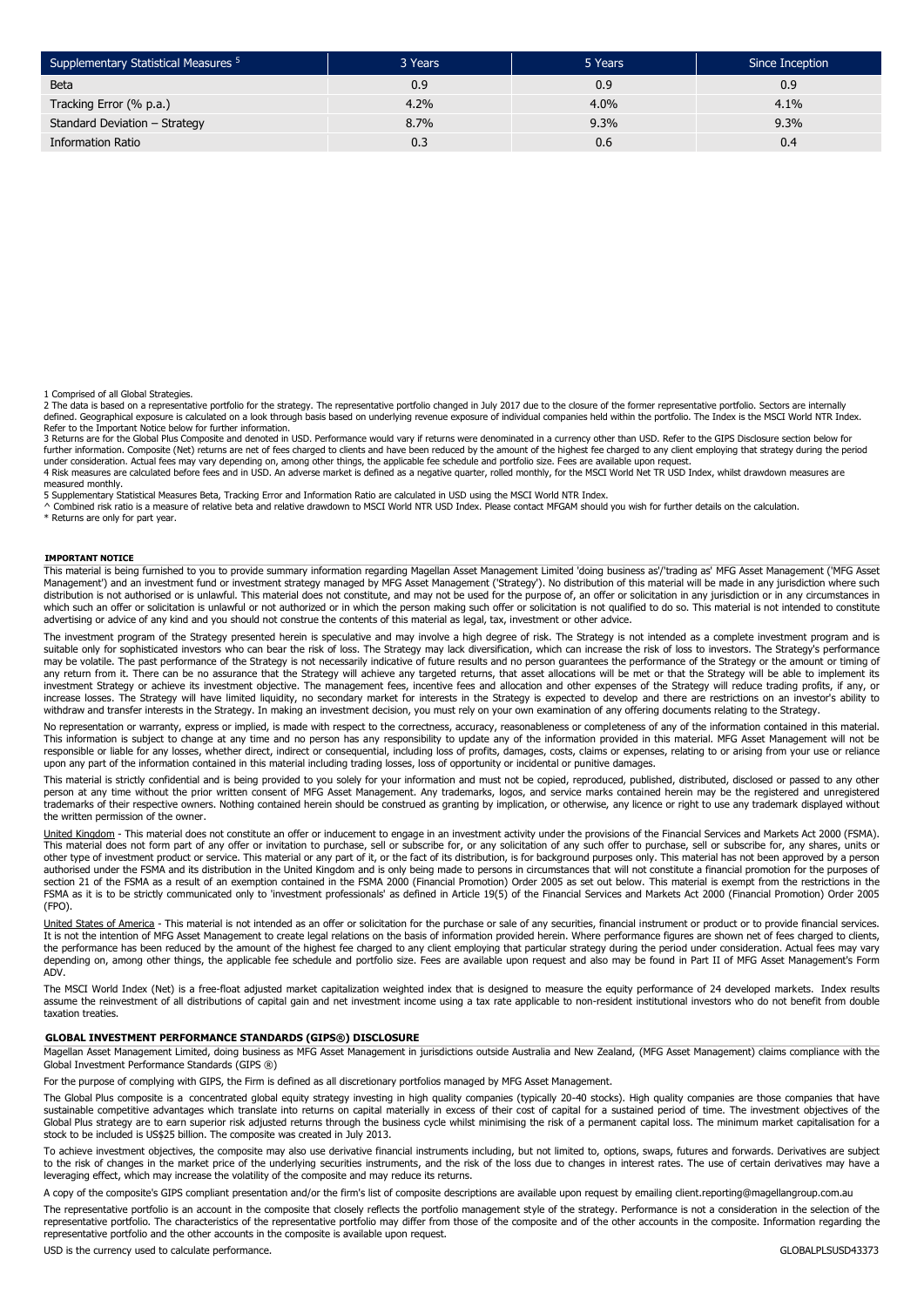# Market Commentary

Global stocks rose over the September quarter, to mark their ninth gain in the past 10 quarters, after companies posted higher-than-expected earnings, the US economy expanded briskly, the Federal Reserve reaffirmed that monetary policy would only be tightened gradually and Japan's economy rebounded. Gains were capped when the US escalated its trade war with China, US bond yields rose on inflationary pressures, a higher US dollar buffeted emerging markets and investors fretted about the impasse over the UK's departure from the EU.

US stocks reached unprecedented heights in September as companies reported strong earnings growth and the economy hummed. Financial research and data company FactSet said that 80% of S&P 500 companies announced earnings per share for the second quarter that beat estimates  $-$  a 'beat rate' that is the highest since FactSet began tracking this measure in 2008. In September, the Fed raised the US cash rate by a quarter point to between 2% and 2.25% and, as expected, signalled another five rate increases into 2020. The Fed made its eighth post-crisis rate increases on signs that the US economy was growing at close to capacity. Over the three months, reports showed the US economy completed nine years of consecutive growth (June 2009 to June 2018) when it expanded an annualised 4.2% in the June quarter, its fastest pace in four years. The US jobless rate stayed close to the 18-year low of 3.8% set in May and consumer confidence hit an 18-year high in September (as measured by the Conference Board). Gains were capped when the US and China tit-for-tat tariff enactments widened to about half their traded goods and 10-year US government bond yields rose 21 basis points over the three months to 3.06% on inflation concerns.

European stocks rose after European companies posted higher-than-expected earnings, US and European trade tensions eased and Sweden's mainstream parties held off populists in elections. In July, US President Donald Trump and EC President Jean-Claude Juncker met and agreed to "work together toward zero tariffs, zero non-tariff barriers, and zero subsidies on non-auto industrial goods", a statement that boosted hopes the US and EU would avoid a trade war. Sweden's centrist parties did better than expected in the country's election to prevent the populist Sweden Democrats from holding a pivotal, rather than nuisance, position in negotiations to form a government, even though the mainstream parties failed to win enough support to immediately mould a coalition. Gains were capped when the EU rejected the latest withdrawal agreement offered by the UK and Italy's new populist government said it was aiming for a budget deficit of 2.4% in 2019, three times the shortfall of the previous government and in breach of EU budget requirements for indebted governments. Reports showed the eurozone and EU economies expanded 0.4% in the second quarter, the same rate as for the first quarter.

Japanese stocks rose as the economy bounced back to expand 1.9% in the June quarter, after contracting in the previous quarter, and pro-stimulus Prime Minister Shinzō Abe overcame a corruption scandal to win a third term as leader of the Liberal Democratic Party, which allows him to stay in office for three more years. In China, stocks struggled amid concerns about the trade war with the US and as signs emerged the economy is cooling. Emerging markets fell as the collapse in Argentina's and Turkey's currencies presaged financial crises in these countries and Brazil's presidential election in October created uncertainty.

# Strategy Commentary

The strategy recorded a positive return for quarter. The stocks that performed best included the investments in HCA Healthcare, Apple and Lowe's. HCA rallied after the US hospital chain reported higher-than-expected profits and revenue for the second quarter and raised guidance for the full year due to higher patient numbers and an increase in higher-paying procedures. Apple surged (to become the first US company with a market value in excess of US\$1 trillion) after the consumer-technology company recorded higherthan-expected earnings for the third quarter and boosted its sales forecast for the fourth quarter due to the high demand for iPhones and other services. Lowe's climbed after the retailer's new CEO told a conference of his plans to simplify the company's operations, lift store productivity, improve service levels and boost longer-term returns.

Stocks that lagged included the investments in Facebook, Kraft Heinz and eBay. Facebook slid after management said slower revenue growth and higher costs would reduce profit margins from about 45% to about 35%, the Instagram founders left and the company revealed that 50 million accounts had been hacked. Kraft Heinz fell after issuing lower earnings guidance for fiscal 2018 even though management indicated renewed focus on improving organic growth. Online auction site owner eBay dropped after the company trimmed its forecast for full-year revenue amid lower-than-expected growth in its Marketplace and StubHub (online ticket exchange) businesses and slower-than-expected progress in the company's 'structured data' initiative, which is an attempt to standardise data related to product display.

# Key Stock in Focus – Reckitt Benckiser



### **Reckitt Benckiser: The consumer-goods multi-national thinks health brands will help in a disruptive world.**

Reckitt Benckiser, a UK-based consumer-goods giant now called RB that as recently as 2015 achieved comparable annual sales growth of 6%, could well symbolise how tough conditions are for Big Brands in the age of rising ecommerce and private label penetration.

The company that boasts Clearasil acne treatment, Dettol antiseptic products, Finish washing detergent and Nurofen painkillers among its brands posted zero sales growth in 2017, its worst annual performance since it was formed in a merger in 1999. That result included RB's first-ever declines in comparable quarterly sales; they dropped 2% and 1% in the second and third quarters last year respectively.

The problems for a company that earned 11.5 billion euros in revenue in fiscal 2017 from brands stocked in more than 180 countries, were many over a year during which it divided itself into two businesses – health, which provides 50.5% of sales, and hygiene home, a split the company dubbed 'RB 2.0'. RB, which changed its name from Reckitt Benckiser in 2014, was hit by the 'NotPetya' ransomware cyberattack that hurt production and distribution for up to six months. The Scholl Amope foot care product launch flopped. A boycott in South